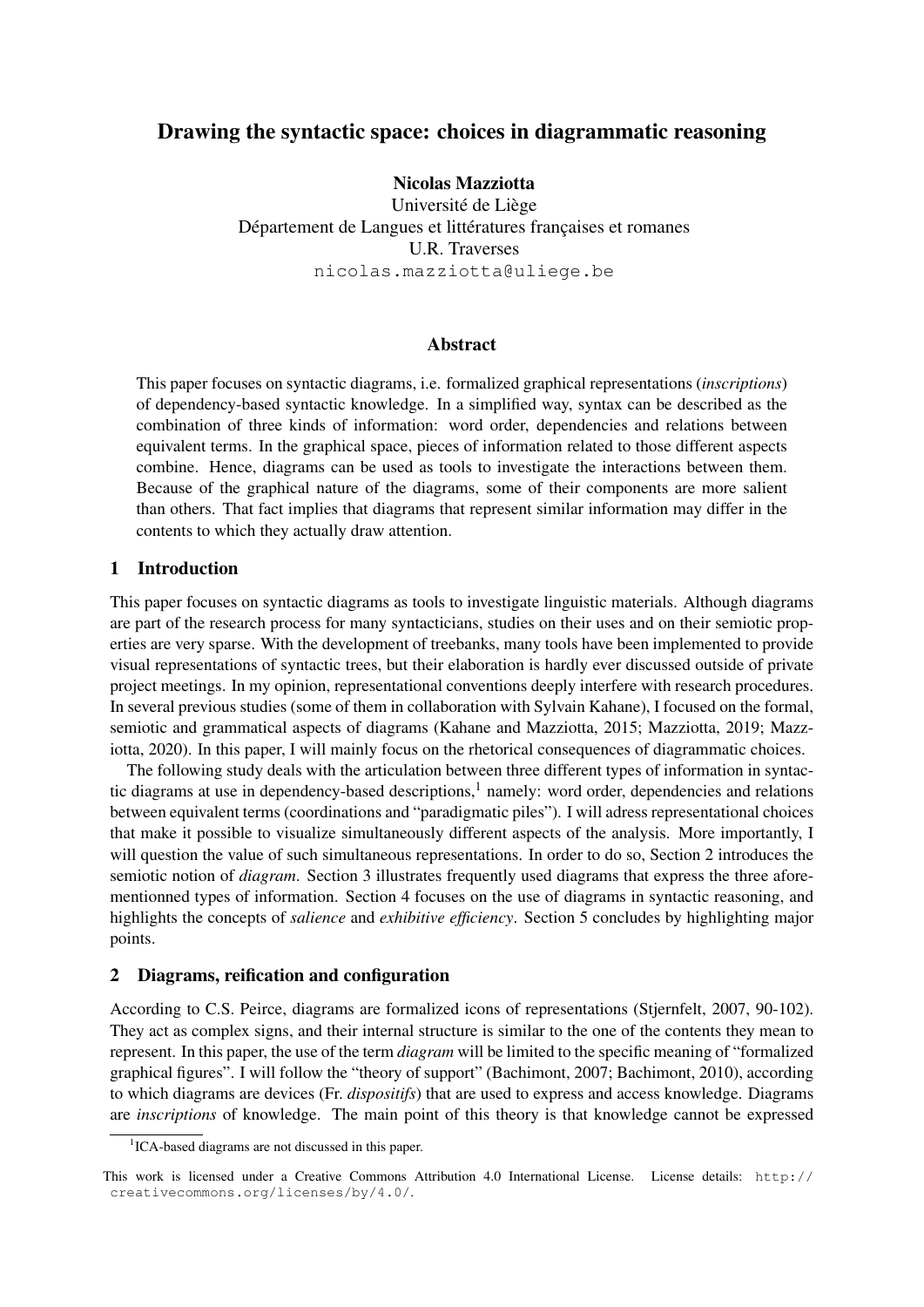unless it is inscribed, and that such inscriptions are diverse. In the case of syntactic analyses, they can be inscribed in the form of tree-like diagrams or in an algebraic form. Moreover, several concurrent diagrammatic representations can effectively express the same knowledge about syntactic structures.

Since diagrams are formalized graphical structures, they are constrained by formal rules. Since diagrams are inscriptions on a medium, they are constrained by the physical properties of the latter. Formal rules consist of the inventory of the graphical entities (discrete symbols) that can be used in the diagrams, and rules governing their organization on the plane, i.e. configurational rules that constraint the spatialization of the symbols. This can be illustrated with a dependency tree of (1) such as Fig. 1: 1/ orthographic word-forms represent words; 2/ strokes placed between the words represent dependencies (such strokes are frequently supplemented with labels, that I abtract away from the discussion for the sake of simplicity).

(1) The boy ate a cookie (Groß, 2003)



Figure 1: Diagrammatic inscription of a dependency tree (Groß, 2003, 331)

In my terms, syntactic concepts such as *words* and *dependencies* are *reified* by *graphical entities* (or *entities*, for short) (Groupe  $\mu$ , 1992), i.e. discrete shapes. Syntactic concepts are not only inscribed by reification: reification is complementary to *configurational* rules regarding the relative spatialization of the graphical entities. Such configuration represents relations between terms of the syntactic analysis. In Fig. 1, *ate* appears higher on the plane than *boy*. This fact, combined with the fact that both terms appear at each ends of a stroke, express the fact that *ate* governs *boy*.

The limitations associated with the medium are very tangible. From a geometrical perspective, on the physical plane of a sheet of paper or on the screen of a computer, both the vertical dimension and the horizontal one must be present. Moreover, no additional geometric dimensions can be added to them. This limitation is crucial for the issues at study. Its main effect is that the contents that are inscribed in a diagram must be reduced accordingly.

### 3 Syntactic space and frequent diagrams

The complete *syntactic space* (henceforth *S*) corresponds to the set containing all the syntactic knowledge that can potentially be elaborated. I posit that *S* contains several subspaces (subsets), without specifying their exact number. This paper acknowledges a simplified syntactic space and focuses in particular on three of its subspaces, which correspond to aspects that frequently appear in diagrams: syntactic dependencies, word order and grouping of equivalent terms. For convenience, the three subspaces are considered axiomatic from the perspective of this paper.

Formally, it is possible to elaborate an algebraic structure that contains the whole syntactic information in a modular way – the objective of Mel'čuk's "functional" approach to synthesis is to elaborate such a structure (Mel'čuk, 2021, 9). Provided that the linguistic analysis is done, it would be trivial to encode an algebraic structure into a computational object in a programming language. Similarly, diagrams are often regarded as graphical representations of a preliminary algebraic formalisation. In cases such as automatic generation of diagrams for the purpose of extracting data from a treebank, diagrams are indeed second-rank signs, *transpositions* (Hebert, 2020, 143-144) of another inscription (an algebraic encoding). ´ However, in many cases of theoretical syntactic reasoning, diagrams are primary formal inscriptions of the analysis in a specific medium: the graphical space (henceforth *G*). For theoretical linguists who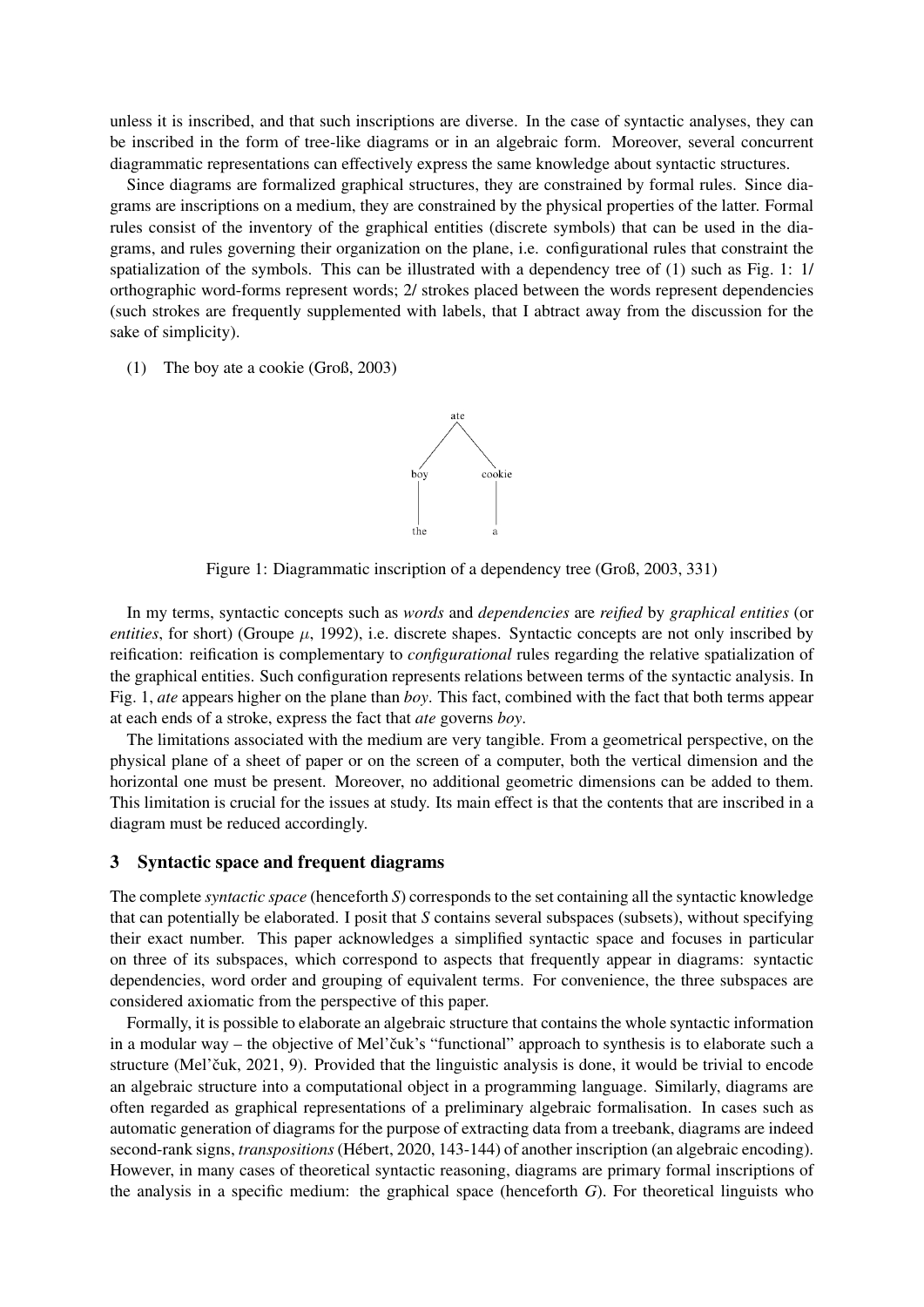use diagrams, synctactic theories are expressed through them, and would remain fuzzy and ill-defined without any kind of representation. Consequently, following the grounding assumptions of the theory of support, I consider that *S* is an abstract amorphous and unreachable knowledge that can be accessed only through an inscription. Conversely, the inscription of this knowledge in *G* is concrete, formalized and can be accessed.

Syntactic diagrams inscribe one or several subspaces of *S* in the graphical space *G*. The inscription of the subspaces grounds their formal definitions, that must conform to the limitations (notably, bidimensionality) of *G*, in which the inscriptions are embedded.

In this section, I briefly define the subspaces of dependencies (Subsection 3.1), word order (Subsection 3.2) and equivalences, i.e. grouping of equivalent terms (Subsection 3.3), and I illustrate the diagrams specifically used to inscribe them. It will quickly become obvious that diagrams often merge elements pertaining to different subspaces into a single inscription.

## 3.1 Dependencies

The subspace of dependencies (henceforth *D*) corresponds to the internal structure of so-called *rectional units*. Much could be discussed about the concept of *dependency*, its possible subdivision into "deep" and "surface" modules and the actual rules for identifying and classifying dependencies. This paper follows a classic general definition that remains implicit. *D* can be inscribed by the means of the rooted acyclic tree formalism. Each wordform is a node that appears exactly once as the second element of a couple of the tree, except for the single *root*, that only appears as the first element. Graphically, dependencies are inscribed in diagrams such as Fig. 1, which reads "*ate* governs *boy*", "*boy* governs *the*", etc. It is obvious that dependency trees like this one reify the relation of government by the means of strokes. In the case of Fig. 1, the vertical dimension is iconic of the hierarchy of the dependencies: governers are depicted higher than their dependents.

The tree formalism can encode branching relations. From the perspective of the inscription in *G*, branching necessitates the use of an additional dimension in order to avoid clashes between wordforms. Their reification must be spacialized in different positions on the plane.

# 3.2 Word order

Word order (henceforth *O*) corresponds to the encoding of the sequential order of the words in a wellformed oral or written construction (Tesnière, 2015, Chapters 5-9). For (1), O can be inscribed in the form of a *chain* (Mel'čuk and Milićević, 2014, 296-297) of words, as illustrated in Fig. 3.

the  $\rightarrow$  boy  $\rightarrow$  ate  $\rightarrow$  a  $\rightarrow$  cookie

Figure 2: Inscription of *O* in the form of a chain

In Fig. 3, arrows reify the relations of precedence between words. In Meaning-Text Theory (Mel'čuk, 1988, 48-49, 71), word order is encoded in the morphological module ("deep-morphological structure"), and precedence relations are not reified:

[The] arcs [of the morphological structure] are, so to speak, degenerated; they specify only the strict linear ordering of wordforms (" $w_1$  immediately precedes  $w_2$ "), so that they need not be indicated explicitly. (Mel'čuk, 2009, 7)

In most cases, *O* is simply inscribed by the linear arrangement of orthographical symbols on the horizontal axis, that is, by a configurational convention, on a single dimension of *G*. The *O* subspace corresponds to the traditional inscription of written wordforms.

## 3.3 Equivalent terms and constructions

The third subspace, which I suggest to identify as the one of *equivalences* (henceforth *E*) contains information about equivalent terms and constructions. Contrary to *O* and to *D*, this subspace is not related to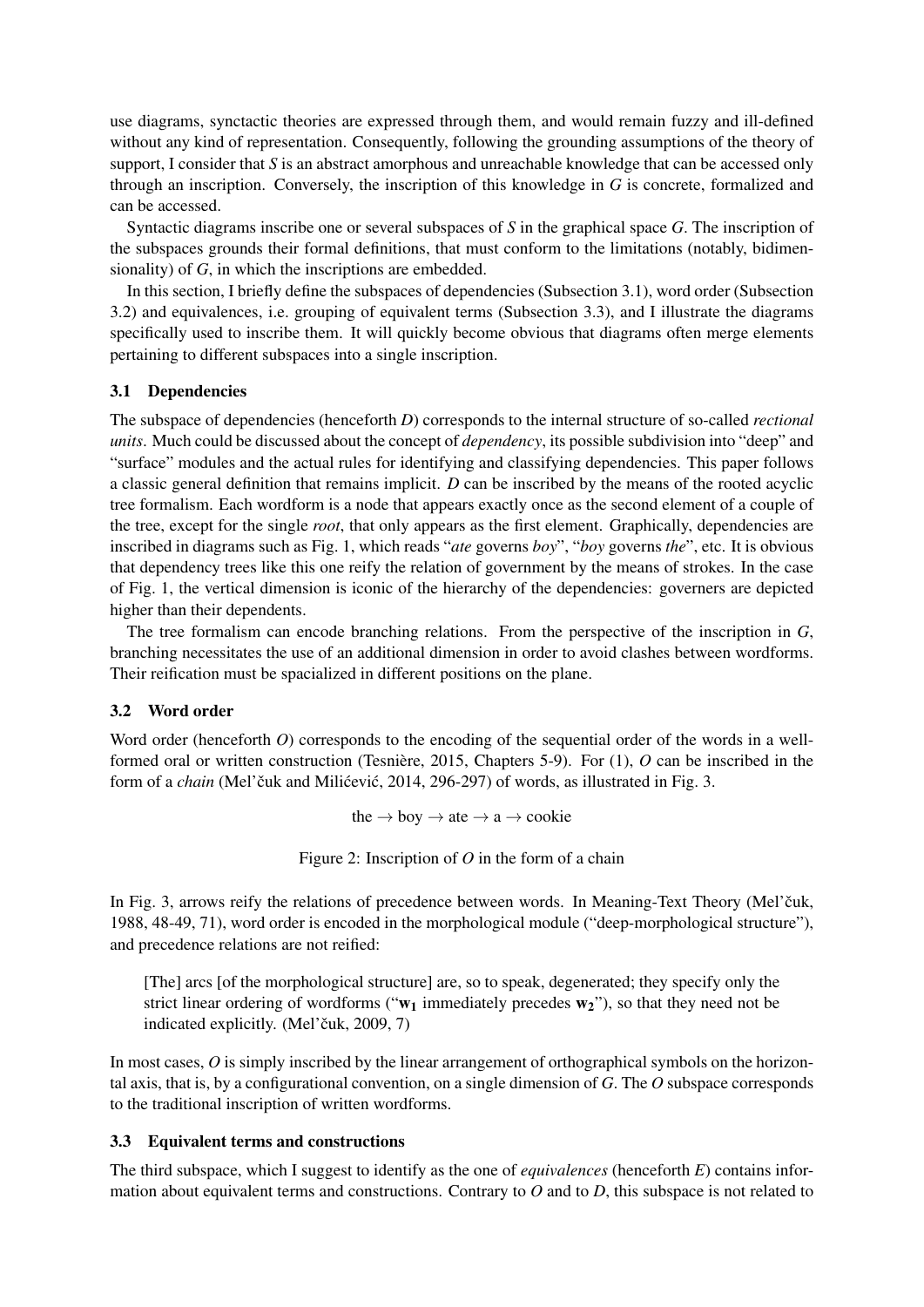all the words of the analyzed sentence. *E* is less universally acknowledged, and requires a more detailed introduction.

The adjective *equivalent* expresses that some words can be grouped with respect to the fact that they can be substituted to each other in the same syntactic position. That is the case when words are involved in coordination, such as *hooded* and *armed* in (2). In diagrams, coordination is often inscribed alongside dependencies.

(2) hooded and armed youngsters (Kahane et al., 2019, 74)

Section 4 will focus on simultaneous inscriptions. In this subsection, I will introduce a type of diagram specifically used to inscribe equivalence between terms. In several projects traditionnaly related to the description of spoken French, such as *Rhapsodie* (Lacheret et al., 2019), phenomena such as repetitions and dysfluencies are also described as a grouping of equivalent terms (Kahane et al., 2019). Since equivalent terms share syntactic properties, and can be classified as members of the same paradigm, such groupings are sometimes called *paradigmatic piles*.

During the 90s, French scholars who focused on the description of spoken French came up with the idea of grid-like diagrams that make use of the vertical dimension of *G* to generate an iconic visualisation of the paradigmatic piles (Blanche-Benveniste and Jeanjean, 1986), including coordinations (Bilger, 1999). An example of such a diagram is provided in Fig. 4.

> hooded and armed youngsters

Figure 3: Inscription of *E* in the form of a grid

*O* is represented iconically if no equivalence has to be inscribed, but *hooded* and *armed* are spacialized one above the other in the vertical dimension.

As illustrated in (3), *Rhapsodie* (Lacheret et al., 2019; Kahane et al., 2019) adopts an alternative to the grid-like inscription: *E* is expressed by special entities  $({}, , ,'$ ,  $'$  and  $\cdots$ ) that correlate the elements of paradigmatic piles and their boundaries with the order of the words (*O*).

(3)  $\{$  hooded  $\|\hat{ }$  and armed  $\}$  youngsters (Kahane et al., 2019, 74)

Those entities reify the limits of each pile in *G*. Configurationally, they interact with the rules related to the traditional inscription of *O*, because they appear on the same horizontal line. What makes it possible for *O* and *E* to be inscribed in the same dimension is the use of the space between words to reify elements that are not words. The reader must learn to interpret that curly braces function in pairs. Consequently, they allow for the inscription of recursive structures.

# 4 Joint inscriptions

The complete syntactic space *S* contains at least  $D \cup O \cup E$  (notation: *DOE*). As illustrated in Subsection 3.3, traditional inscriptions of these subspaces in *G* often mix information from several of them, even if the focus is clearly on a single one. Diagrams are often grounded in polysemiotic systems (Hebert, ´ 2020, 335 sv.): they express different contents according to different semiotic rules of interpretation. Consequently, diagrammatic inscriptions have to be built and interpreted by taking into account the relative *salience* of their components. Subsection 4.1 focuses on the joint inscription *DO* to illustrate that. On the other hand, joining the inscriptions of different subspaces on *G* allows for visual reasoning and visual investigations that take advantage of the polysemiotic environment (Subsection 4.2). In Subsection 4.3, I focus on the inscriptions of *DO* and *DOE* to show that not all representations are equivalent with respect to their exhibitive efficiency.

## 4.1 Polysemiotics, efficiency and salience

Since the most early uses of diagrams that inscribe at least some part of the dependency structure (Mazziotta, 2020; Osborne, 2020), *O* has often been clearly separated from *D*. Tesnière's *Elements of structural*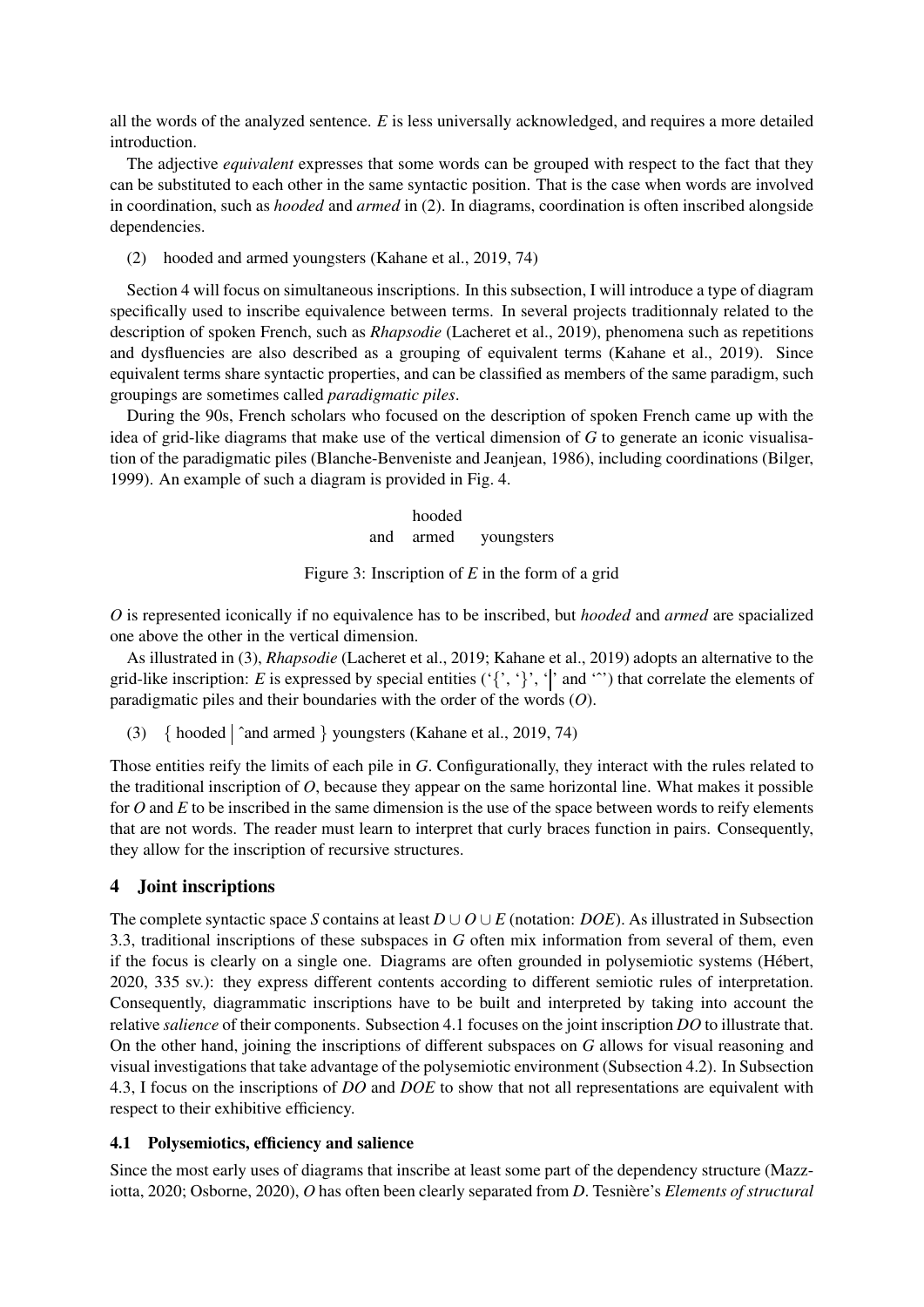*syntax* are often cited as an important milestone in this respect (2015, Chapters 6 and 7) and major approaches such as Meaning-Text Theory abstract word order away from their syntactic modules (Mel'čuk, 2021, Chapter 10, e.g.). However, for the sake of ergonomics or for theoretical reasons, some dependency linguists consistently inscribe *DO* in *G*. Several frequent ways to do it are illustrated in Fig. 4 and in (4).



Figure 4: Alternative inscriptions of *DO*: (a) (Groß, 2003, 332); (b) (Groß, 2003, 332); (c) (Groß, 2003, 334), modified according to Osborne's conventions (Osborne, 2019)

Fig. 4a illustrates a type of diagram that is extremely frequent for visualizing treebanks. However, for several scholars (Groß, 2003, 331) or (Osborne, 2019, 63), it lacks clarity. Indeed, the choice of one type of diagram or another depends on its *efficiency* with respect to the tasks/reading habits of the users (Bertin, 2005, 139), i.e. the relative speed at which they will be able to extract the piece of information they focus on. In Fig. 4a, the inscription of the hierarchy of syntactic dependencies (*D*) is made by the means of a symbolic reification: the arrowheads. The diagram makes a very restricted use of the vertical dimension, only to preserve the discreteness and readability of the arrows that reify them: the tree is linearized on one dimension. Therefore, the iconic inscription of the hierarchy that appears in Fig. 1 as well as in Fig. 4b and Fig. 4c is absent (hence the lack of clarity in Gross's and Osborne's opinion). The perception of the global structure of the dependencies is not the focal point of the diagram. From a phenomenological perspective, the inscription of *O* is more *salient* than the one of *D* (Hebert, 2020, ´ 355-358).

Fig. 4b displays the oposite choice. Although the diagram also inscribes *DO*, the reader will find it difficult to extract *O*, because the graphical entities that reify the words are not aligned on a horizontal line. Instead, their position on the vertical axis depends on their status in *D*. The inscription of *D* is more sailent since the tree is spacialized. If the intent of the reader is to access information related to *O*, the vertical dimension is not interesting. From a semiotic perspective, it consists only of *noise* (Hebert, ´ 2020, 45).

Fig. 4c can be considered as a composition of one diagram containing only information from *O* and a diagram of the kind of Fig. 4b, where *D* is more salient. The saliences of both diagrams are similar, but the distance between them on *G* makes it possible for the reader to focus on either one aspect or the other. Fig. 4c can be classified as a *metadiagram*: on the one hand, both diagrams are represented conjointly, and, on the other hand, by reifying the projection of the words implied in *D* on the linear axis expressing *O* (Groß, 2003, 334), the dashed strokes perform as inscriptions of relations between diagrams. In this case, the inscription of *DO* in *G* overtly states the relations between the two subspaces of *S*.

While it is not very common, *DO* can also be inscribed using bracketing conventions (Osborne, 2019, 61-63), as illustrated in (4).

(4)  $\lceil \int [$  [the] boy ] ate  $\lceil \int [a]$  cookie ] ]

Bracketing introduces special entities ( $\lceil \cdot \rceil$  and  $\lceil \cdot \rceil$ ) that inscribe *D* alongside *O* in the same horizontal dimension by means of configurational rules. The entities are interpreted in pairs as reifications of the limits of the dependency tree and its subtrees – similarly to the entities used in (3). Within each span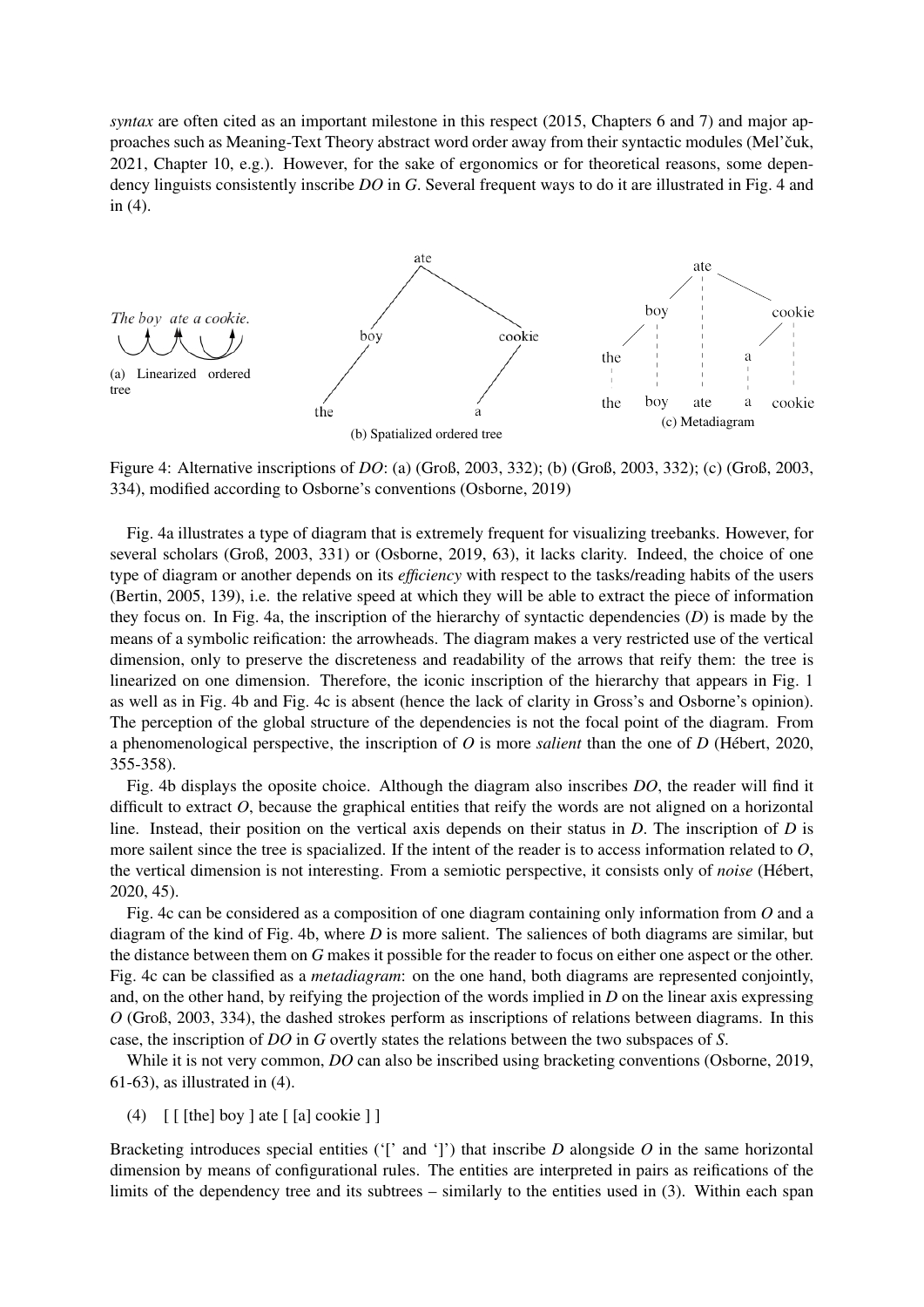delimited by a pair of entities, the governing word is not surrounded by brackets. In such cases, word order is very salient, and the embedding of many subtrees can lead to difficulties in identifying each pair of entities. Moreover, since the brackets must appear within the same dimension as the chain of words that inscribes *O*, the diagram cannot express projectivity violations without the introduction of additional conventions, which are illustrated in the next subsection.

#### 4.2 Heuristics and joint inscriptions

According to C.S. Peirce, diagrams make creative reasoning possible (Stjernfelt, 2007, 102-107). One way to use diagrams is to manipulate them in order to discover new properties of the concepts inscribed in them. From a practical perspective, one can either keep subspaces of *S* apart from each other, or decide to merge them in *G*. In this respect, decisions taken are constrained by the desired ergonomics and by representational habits, but they also depend on the objectives of the research program; e.g. describing the interferences between the subspaces.

The limitations of *G* can be exploited heuristically. The joint inscription of *DO* commented in Subsection 4.1 is a convenient way to visualize projectivity violation (Ihm and Lecerf, 1963, 10) (Fig. 5).



Figure 5: Heuristic use of inscriptions of *DO*: (a) (Mel'čuk, 1988, 37); (b) (Osborne, 2019, 204)

Fig. 5a makes use of conventions that are similar to the ones of Fig. 4a: both graphical dimensions are used to encode *D*: horizontally to encode the extremities of the dependencies and vertically to preserve the distinctiveness and the discreteness of the arrows. Since *O* is not inscribed in a separate graphical dimension, there is no way to prevent arrows from crossing each other in cases of projectivity violation. Non-projective structures can only be inscribed by crossing dependency arrows. In Fig. 5b (that follows the same conventions as Fig. 4c), projectivity violation are made even more explicit, since they correspond to the fact that dependency strokes cross the dashed lines that reify the correspondances between *D* and *O*. That is, due to the geometric properties of the plane, dependencies cross projection lines. The interaction is inscribed in a completely iconic way. Separate inscriptions do not contain that part of information on the data that emerges geometrically from their joint inscription.

#### 4.3 Exhibitive efficiency

Diagrams allow graphical reasoning because the graphical inscription of syntactic contents *exhibits* structures and their interactions. The term *exhibit* corresponds to the fact that diagrams have purposely salient elements that are meant to be focalized by the reader, i.e. they have a rhetorical orientation. It is noteworthy to highlight that inscriptions such as Fig. 5 convey superfluous information for the reader who has no interest in projectivity: for them, lines crossing each other are undesirable noise. In such cases, diagrams exhibit information that the reader does not want to examine. As we have seen, the salience of the graphical entities and their configurations is more or less efficient in order to discover the linguistic properties of units pertaining to several subspaces of *S*.

Tesnière insists that O must be abstracted away from  $D$  and  $E$ . He suggests that coordinations and appositions are somewhat "orthogonal" to dependencies (Kahane, 2012). This orthogonality corresponds to a different dimension: Tesnière inscribes the part of  $E$  that corresponds to coordination directly in a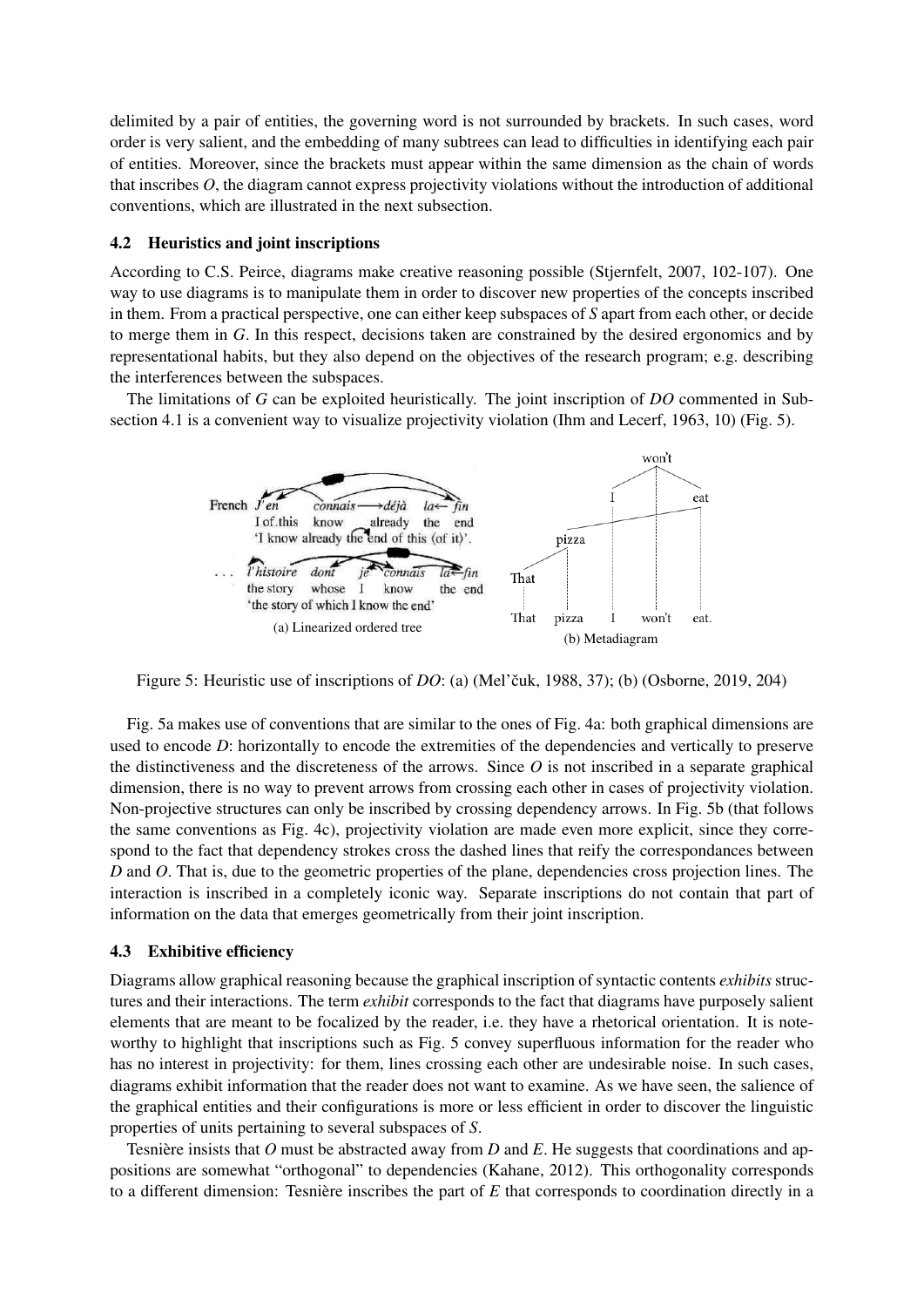dependency structure that does not encode linear order.<sup>2</sup> In his view, coordination duplicates dependencies without affecting the valency of the governor (Tesniere, 2015, Chapter 135). Fig. 6 expresses this ` interaction between *D* and *E*.



Figure 6: Inscription of *DE* (Tesnière, 1966)

The expression of *O* holds no theoretical basis and is only incidentally expressed (Mazziotta, 2019, 73). Hence, the diagram can use the horizontal dimension to inscribe two kinds of information: 1/ the distinction between elements from *D* (diagonal strokes are discrete and distinct from each other); 2/ the paradigmatic relation of  $E$  is reified by a horizontal stroke labeled with a conjunction.<sup>3</sup> Tesniere's conventions exhibit the orthogonal nature of the relations between the two subspaces.

Following Tesnière, several attempts to encode *DE* and even *DOE* have been made. I will now focus on a sample selection and investigate their exhibitive efficiency. For instance, Fig. 7 uses pseudotridimensional conventions to show that *D* and *E* belong to different planes.



Figure 7: Inscription of *DE* (Kahane et al., 2019), original diagram provided by S. Kahane

Despite Fig. 7 being an hapax (such inscriptions are not generalized), it is crucial to my point: in this specific case, *DE* are inscribed, but the representational choices actually make *E* (front) more salient than *D* (back). The diagram exhibits the structure of equivalences, under the name of *paradigmatic piles*, precisely in a chapter that focuses on explaining the identification principles and the annotation procedures of paradigmatic piles. From a rhetorical perspective, the diagram is efficient.

Let us examine another case. Tesnière's diagrams are unable to assess recursion because the stroke that reifies the paradigmatic pile is spacialized on a single dimension. Osborne proposes diagrammatic conventions that solve this problem (2019, Chapters 10 and 11). He considers that the structure of *E* is actually constituency-based. Therefore, it justifies that the entities and configurations used to inscribe this subspace are different from the ones used to inscribe *D*: equivalences are reified by angled stokes and, with some redundancy (Hébert, 2020, 346-347), by squared brackets that interact with  $\hat{O}$  as curly braces do in Fig.3.

The diagram simultaneousely inscribes *DOE*: *O* and *D* are expressed as explained in Subsection 4.2; the entities used to express *E* obey configurational rules that make it possible to encode recursion. That kind of diagram, although it conveys a great amount of information, leaves to the reader the responsibility to

<sup>2</sup> Similar solutions had already been introduced by several American (Mazziotta, 2020) and German (Osborne, 2020) scholars in the 19th century.

Tesnière explains that the conjunction is not connected to the conjuncts by two separate strokes: it labels a single stroke by interrupting it (Mazziotta, 2014).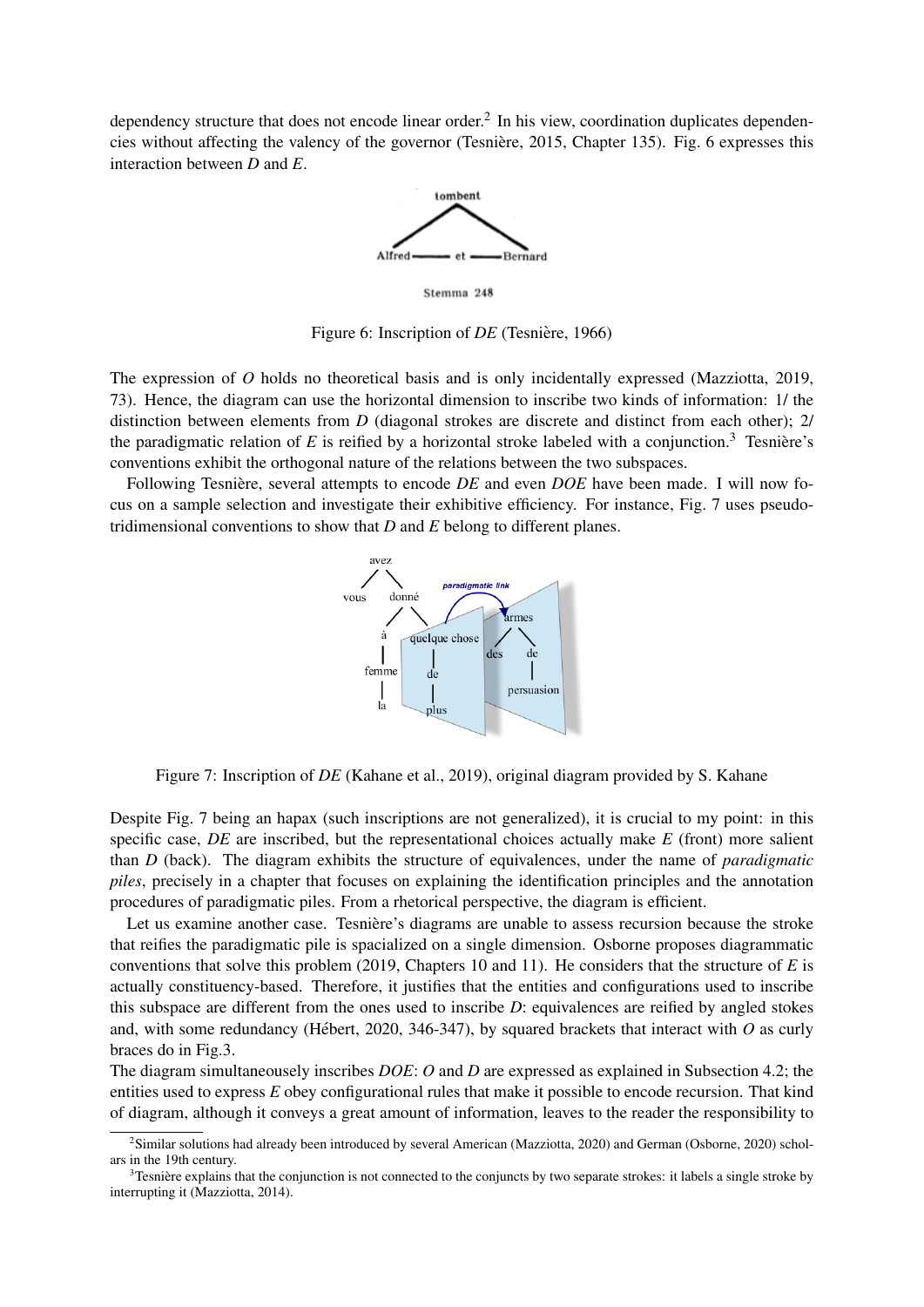

Figure 8: Inscription of *DOE* (Osborne, 2019, 323)

focus on various elements of similar salience. For instance, it expresses that the word *Fred* is part of *E* as well as a part of *D*, but it *does not exhibit it*. The reader has to navigate the diagram to evaluate it. They can understand by themselves that the perspective is not the same as Tesniere's. Osborne considers that ` the members of equivalent relations are parallelized (2019, 324, in partic. note 247). Some conjuncts do not have an ancestor in the diagram: in such cases, the governor needs to be reconstructed by comparing other conjuncts until a governor is found. In Tesniere's diagram, dependency strokes are multiplied ` (2015, Chapter 135), whereas in Osborne's, they are not. None of this is purposely exhibited in the diagram.

Fig. 9 also inscribes simultaneously *DOE*, but the difference between *D* and *E* is symbolic. Arrows



Figure 9: Inscription of *DOE* (Gerdes and Kahane, 2015)

are classified by the means of contrasts between colors and oppositions between plain and dotted strokes. Although all three subspaces are inscribed, if the objective of the reader is to process interactions between them, the diagram is even more cumbersome to handle than Fig. 4a is. However, it exibits that subspaces can be efficiently encoded in a unique formalism from the perspective of the elaboration of treebanks.

As illustrated, there exist different ways to inscribe simultaneously the syntactic subspaces. However, even if information is similar in different diagrams, they do not exhibit the same contents. Since diagrams range from the most salience-neutral choices to the most rhetorically oriented, choosing between them in order to select the right one is crucial.

# 5 Conclusion

I have described the syntactic space (*S*) as a combination of three subspaces: dependencies (*D*), word order  $(O)$  and equivalences  $(E)$ . In Section 3, I have introduced these subspaces and the diagrams frequently used to inscribe them in the graphical space (*G*). I have pointed out that, unless it is inscribed, *S* remains abstract and amorphous: one can model information only by communicating knowledge through an inscription. Graphical inscriptions of syntactic concepts combine graphical entities that reify conceptual units with configuration rules that govern the spatialization of those entities. They are genuine formalisms, relying on an inventory of units and rules that govern them.

On the other hand, the materiality of *G* greatly impacts how diagrams are elaborated and their practical exploitation. In Subsection 3.3, it became obvious that several subspaces of *S* are inscribed simultaneously in the same diagram. In Section 4, I have explored several cases of joint inscription of two or three subspaces in order to describe their heuristic power. Such diagrams pertain to polysemiotics that involve parts that can be contrasted with respect to their relative salience (Subsection 4.1). The polysemiotic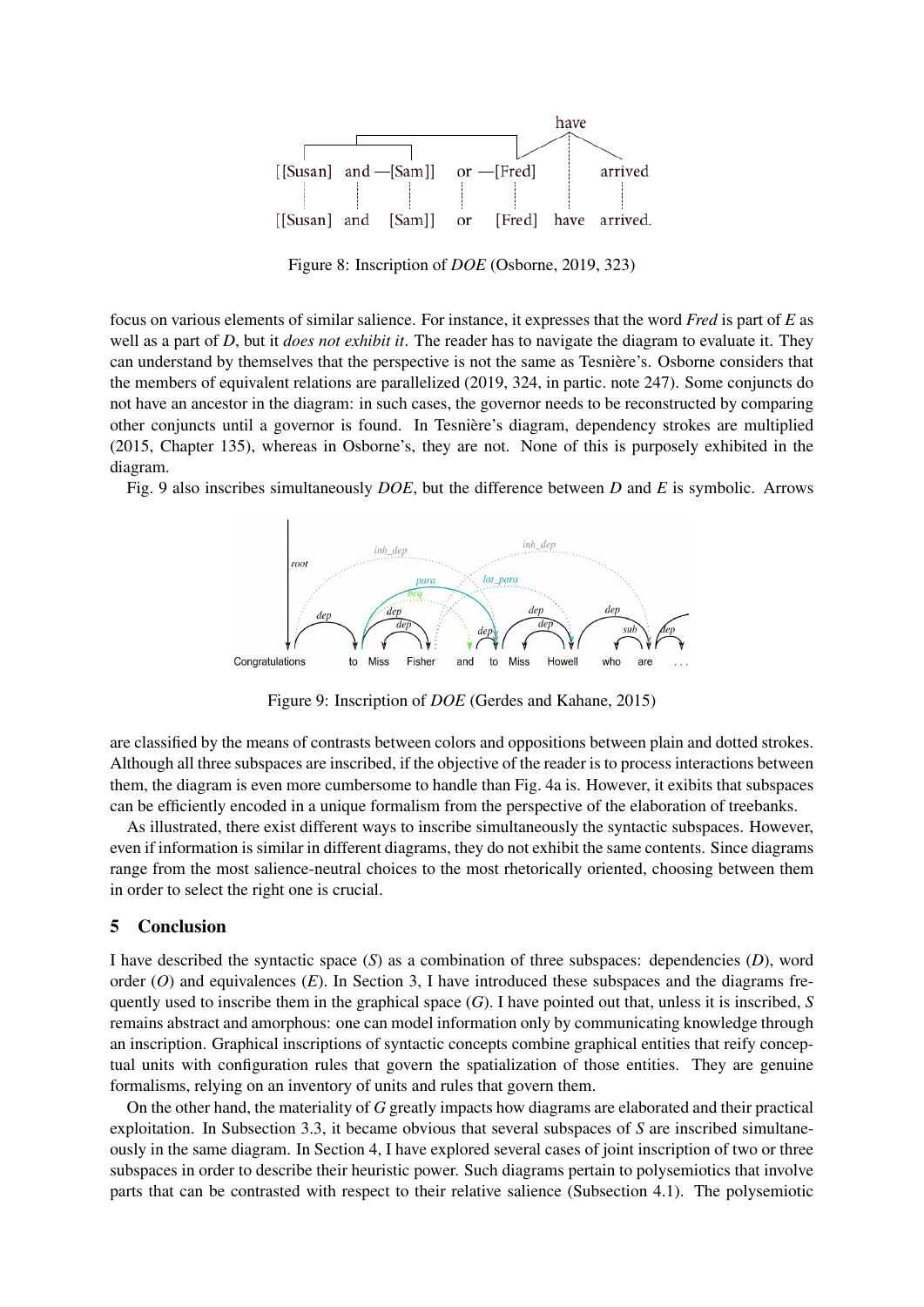nature of the diagrams make it possible to discover new pieces of knowledge on the interactions between the subspaces of *S* (Subsection 4.2). In the last part (Subsection 4.3), I have insisted that diagrams are actually rhetorically directed by their exhibitive intent. Consequently, they must be elaborated (and interpreted) by taking into account their practical use. Otherwise, they remain "noisy" inscriptions that transmit no relevant information.

### Acknowledgements

I would like to thank Sylvain Kahane, András Imrényi, Julie Glikman, as well as the three anonymous reviewers of the first version of this paper for their comments and suggestions.

#### References

- Bruno Bachimont. 2007. *Ingénierie des connaissances et des contenus. Le numérique entre ontologies et docu* $ments.$  Hermès, Paris.
- Bruno Bachimont. 2010. *Le sens de la technique: le numérique et le calcul*. Les belles lettres, Paris.
- Jacques Bertin. 2005. *Sémiologie graphique. Les diagrammes les réseaux les cartes*. EHESS, Paris, 1st edition 1967; 4th edition.
- Mireille Bilger. 1999. Coordination : analyses syntaxiques et annotations. *Recherches sur le francais parlé*, 15:255–272.

Claire Blanche-Benveniste and Colette Jeanjean. 1986. *Le français parlé. Transcription et édition*. Didier, Paris.

Kim Gerdes and Sylvain Kahane. 2015. Non-constituent coordination and other coordinative constructions as dependency graphs. In *Proceedings of the Third International Conference on Dependency Linguistics (Depling 2015)*, pages 101–110, Uppsala, Sweden, August. Uppsala University, Uppsala, Sweden.

Groupe µ. 1992. *Traite du signe visuel ´* . Seuil, Paris.

Thomas Groß. 2003. Dependency grammar's limits – and ways of extending them. In Vilmos Agel, Ludwig M. ´ Eichinger, Hans-Werner Eroms, Peter Hellwig, Hans Jürgen Heringer, and Henning Lobin, editors, *Dependency and valency: An international handbook of contemporary research, Vol. 1*, pages 331–351. de Gruyter, Berlin and New York.

Louis Hébert. 2020. Cours de sémiotique. Pour une sémiotique applicable. Garnier, Paris.

- P. Ihm and Yves Lecerf. 1963. Éléments pour une grammaire générale des langues projectives. Technical report, EURATOM, Ispra.
- András Imrényi and Nicolas Mazziotta, editors. 2020. *Chapters of dependency grammar. A historical survey from Antiquity to Tesniere `* . John Benjamins, Amsterdam and Philadelphia.
- Sylvain Kahane. 2012. De l'analyse en grille à la modélisation des entassements. In Sandrine Caddeo, Marie-Noëlle Roubaud, Magali Rouquier, and Frédéric Sabio, editors, *Penser les langues avec Claire Blanche*-*Benveniste*, pages 101–116. Presses de l'Universite de Provence, Aix-en-Provence. ´
- Sylvain Kahane and Nicolas Mazziotta. 2015. Syntactic polygraphs. a formalism extending both constituency and dependency. In *Proceedings of the 14th Meeting on the Mathematics of Language (MoL 2015)*, pages 152–164, Chicago, USA, July. Association for Computational Linguistics.
- Sylvain Kahane, Paola Pietrandrea, and Kim Gerdes. 2019. The annotation of list structures. In Lacheret et al. (Lacheret et al., 2019), pages 69–95.
- Anne Lacheret, Sylvain Kahane, and Paola Pietrandrea, editors. 2019. *Rhapsodie. A prosodic and syntactic treebank for spoken French*. John Benjamins, Amsterdam and Philadelphia.
- Nicolas Mazziotta. 2014. Nature et structure des relations syntaxiques dans le modèle de Lucien Tesnière. *Modeles linguistiques `* , 35:123–152.
- Nicolas Mazziotta. 2019. The evolution of spatial rationales in Tesniere's stemmas. In ` *Proceedings of the Fifth International Conference on Dependency Linguistics (Depling, SyntaxFest 2019)*, pages 69–80, Paris, France, August. Association for Computational Linguistics.